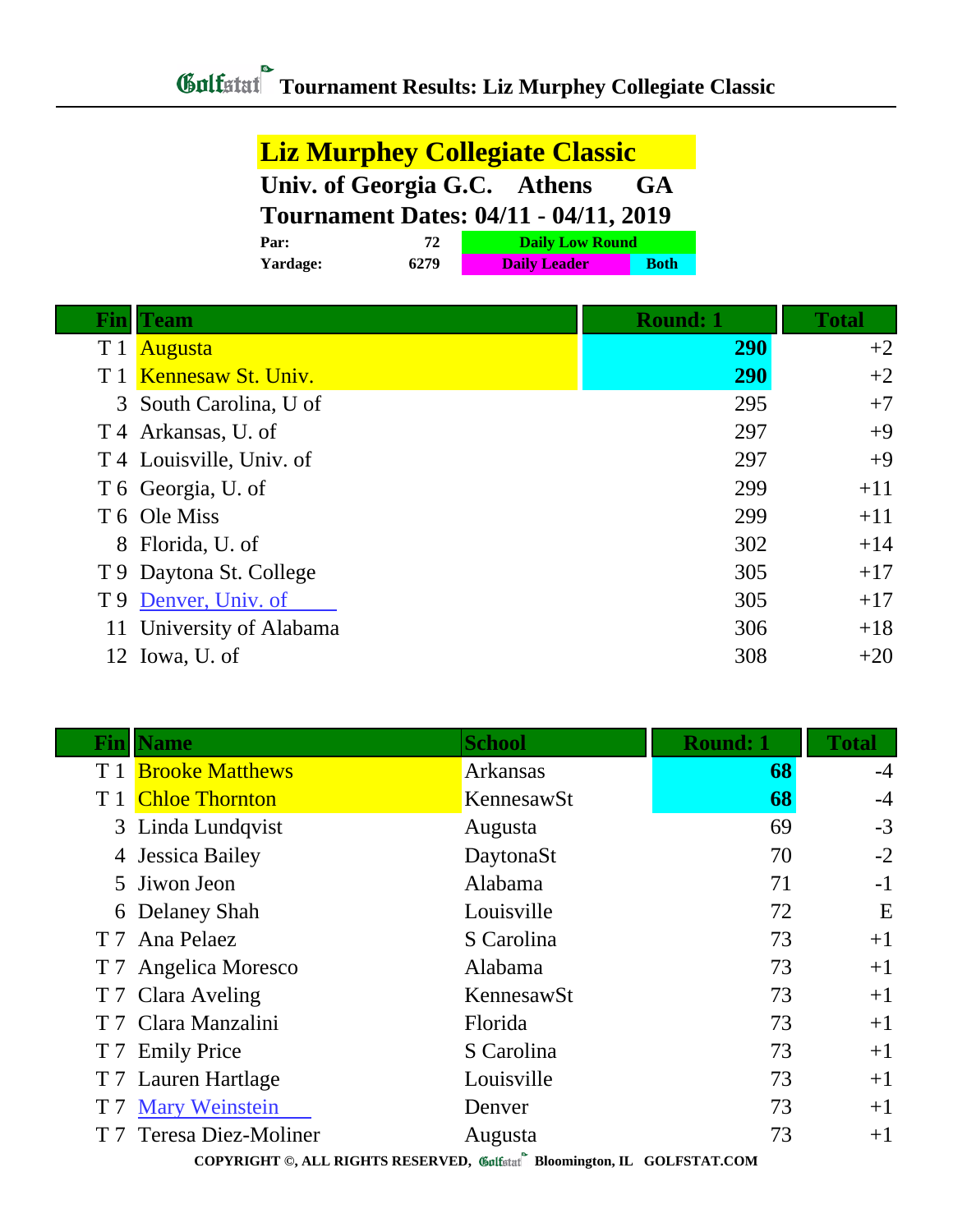## **Gulfatat** Tournament Results: Liz Murphey Collegiate Classic

| Fin  | <b>Name</b>               | <b>School</b>   | <b>Round: 1</b> | <b>Total</b> |
|------|---------------------------|-----------------|-----------------|--------------|
|      | T 15 Addison Baggarly     | Florida         | 74              | $+2$         |
|      | T 15 Charlotte Alran      | Augusta         | 74              | $+2$         |
|      | T 15 Harmie Constantino   | Georgia         | 74              | $+2$         |
|      | T 15 Macy Somoskey        | Ole Miss        | 74              | $+2$         |
|      | T 15 Maggie Ashmore       | Augusta         | 74              | $+2$         |
|      | T 15 Marion Veysseyre     | S Carolina      | 74              | $+2$         |
|      | T 15 Medy Thavong         | KennesawSt      | 74              | $+2$         |
|      | T 15 Ximena Gonzalez      | <b>Arkansas</b> | 74              | $+2$         |
| T 23 | Anita Uwadia              | S Carolina      | 75              | $+3$         |
|      | T 23 Camille Enright      | Denver          | 75              | $+3$         |
|      | T 23 Ellen Hutchinson-Kay | Ole Miss        | 75              | $+3$         |
|      | T 23 Jenny Bae            | Georgia         | 75              | $+3$         |
| T 23 | Jo Hua Hung               | Georgia         | 75              | $+3$         |
| T 23 | Julia Johnson             | Ole Miss        | 75              | $+3$         |
|      | T 23 Kennedy Swann        | Ole Miss        | 75              | $+3$         |
|      | T 23 Lois Kaye Go         | S Carolina      | 75              | $+3$         |
|      | T 23 Rinko Mitsunaga      | Georgia         | 75              | $+3$         |
|      | T 23 Roanne Tomlinson     | KennesawSt      | 75              | $+3$         |
|      | T 33 Cecilia Diez-Moliner | Augusta         | 76              | $+4$         |
|      | T 33 Hollie Muse          | DaytonaSt       | 76              | $+4$         |
|      | T 33 Jenny Kim            | Florida         | 76              | $+4$         |
|      | T 33 Mairead Martin       | Louisville      | 76              | $+4$         |
|      | T 33 Manuela Lizarazu     | Iowa            | 76              | $+4$         |
|      | T 33 Margot Bechadergue   | Louisville      | 76              | $+4$         |
|      | T 39 Alyson Bean          | Denver          | 77              | $+5$         |
|      | T 39 Cara Gorlei          | Arkansas        | 77              | $+5$         |
|      | T 39 Conner Beth Ball     | Ole Miss        | 77              | $+5$         |
|      | T 39 Dana Lerner          | Iowa            | 77              | $+5$         |
|      | T 39 Kelsey Kurnett       | Georgia         | 77              | $+5$         |
|      | T 39 Kristin Glesne       | Iowa            | 77              | $+5$         |
|      | T 45 Brett Permann        | Iowa            | 78              | $+6$         |
|      | T 45 Dylan Kim            | Arkansas        | 78              | $+6$         |
|      | T 45 Sadie Chlapowski     | DaytonaSt       | 78              | $+6$         |
|      | T 48 Carlotta Ricolfi     | Florida         | 79              | $+7$         |
|      | T 48 Shawn Rennegarbe     | Iowa            | 79              | $+7$         |